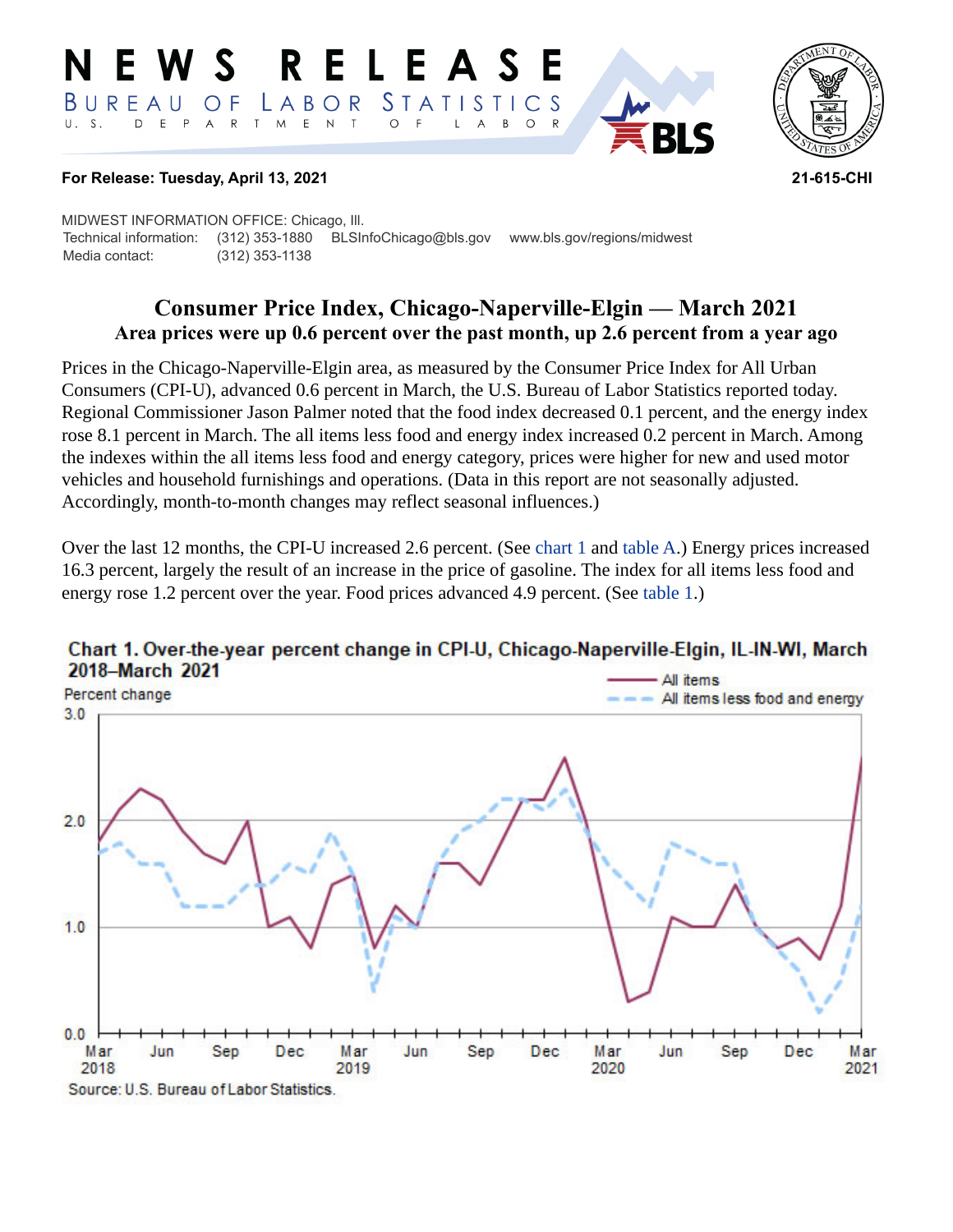# **Food**

Food prices were down 0.1 percent for March. Prices for food at home (groceries) were up 0.8 percent, and prices for food away from home (restaurant, cafeteria, and vending purchases) declined 1.3 percent for the same period. Within the food at home group, indexes were lower in March for processed fish and seafood along with candy and chewing gum. In contrast, the indexes for fresh fish and seafood, and chicken were higher.

Over the year, food prices increased 4.9 percent. Prices for food at home rose 3.6 percent since a year ago, and prices for food away from home were up 6.6 percent.

## **Energy**

The energy index rose 8.1 percent over the month. The increase was mainly due to higher gasoline prices (11.3 percent). Prices for utility (piped) gas service advanced 5.2 percent, and electricity prices increased 4.8 percent for the same period.

Energy prices jumped 16.3 percent over the year, largely due to higher gasoline prices (25.4 percent). Prices paid for utility (piped) gas service increased 15.7 percent, and electricity prices increased 4.1 percent during the past year.

## **All items less food and energy**

The index for all items less food and energy was up 0.2 percent in March. Higher prices for new and used motor vehicles (1.8 percent) and household furnishings and operations (1.9 percent) were partially offset by lower prices for recreation (-0.7 percent).

Over the year, the index for all items less food and energy rose 1.2 percent. Components contributing to the increase included shelter (1.5 percent) and new and used motor vehicles (5.1 percent).

| Month         | 2017    |                 | 2018    |                  | 2019    |                  | 2020    |                 | 2021    |                 |
|---------------|---------|-----------------|---------|------------------|---------|------------------|---------|-----------------|---------|-----------------|
|               | 1-month | $12 -$<br>month | 1-month | $12 -$<br>month  | 1-month | $12 -$<br>month  | 1-month | $12 -$<br>month | 1-month | $12 -$<br>month |
|               | 0.7     | 1.8             | 0.8     | 1.8              | 0.6     | 0.8              | 0.9     | 2.6             | 0.7     | 0.7             |
|               | 0.1     | 2.2             | 0.01    | 1.6 <sub>1</sub> | 0.6     | 1.4              | 0.0     | 2.0             | 0.6     | 1.2             |
|               | $-0.1$  | 2.0             | 0.0     | 1.8              | 0.1     | 1.5              | $-0.7$  | 1.1             | 0.6     | 2.6             |
|               | 0.4     | 1.7             | 0.7     | 2.1              | $-0.1$  | 0.8              | $-0.9$  | 0.3             |         |                 |
| ${\sf May}\\$ | 0.2     | 1.8             | 0.4     | 2.3              | 0.8     | 1.2 <sub>1</sub> | 1.0     | 0.4             |         |                 |
|               | 0.0     | 1.3             | $-0.2$  | 2.2              | $-0.4$  | 1.0              | 0.3     | 1.1             |         |                 |
|               | 0.0     | 2.2             | $-0.3$  | 1.9              | 0.3     | 1.6              | 0.2     | 1.0             |         |                 |
|               | 0.3     | 2.3             | 0.1     | 1.7              | 0.2     | 1.6              | 0.1     | 1.0             |         |                 |
|               | 0.4     | 2.1             | 0.4     | 1.6              | 0.2     | 1.4              | 0.6     | 1.4             |         |                 |
|               | $-0.4$  | 1.6             | 0.0     | 2.0              | 0.3     | 1.8              | $-0.1$  | 1.0             |         |                 |
|               | 0.4     | 1.8             | $-0.6$  | 1.0              | $-0.2$  | 2.2              | $-0.4$  | 0.8             |         |                 |
|               | $-0.4$  | 1.7             | $-0.3$  | 1.1              | $-0.2$  | 2.2              | $-0.2$  | 0.9             |         |                 |

### <span id="page-1-0"></span>**Table A. Chicago-Naperville-Elgin, IL-IN-WI, CPI-U 1-month and 12-month percent changes, all items index, not seasonally adjusted**

**The April 2021 Consumer Price Index for the Chicago-Naperville-Elgin area is scheduled to be released on Wednesday, May 12, 2021.**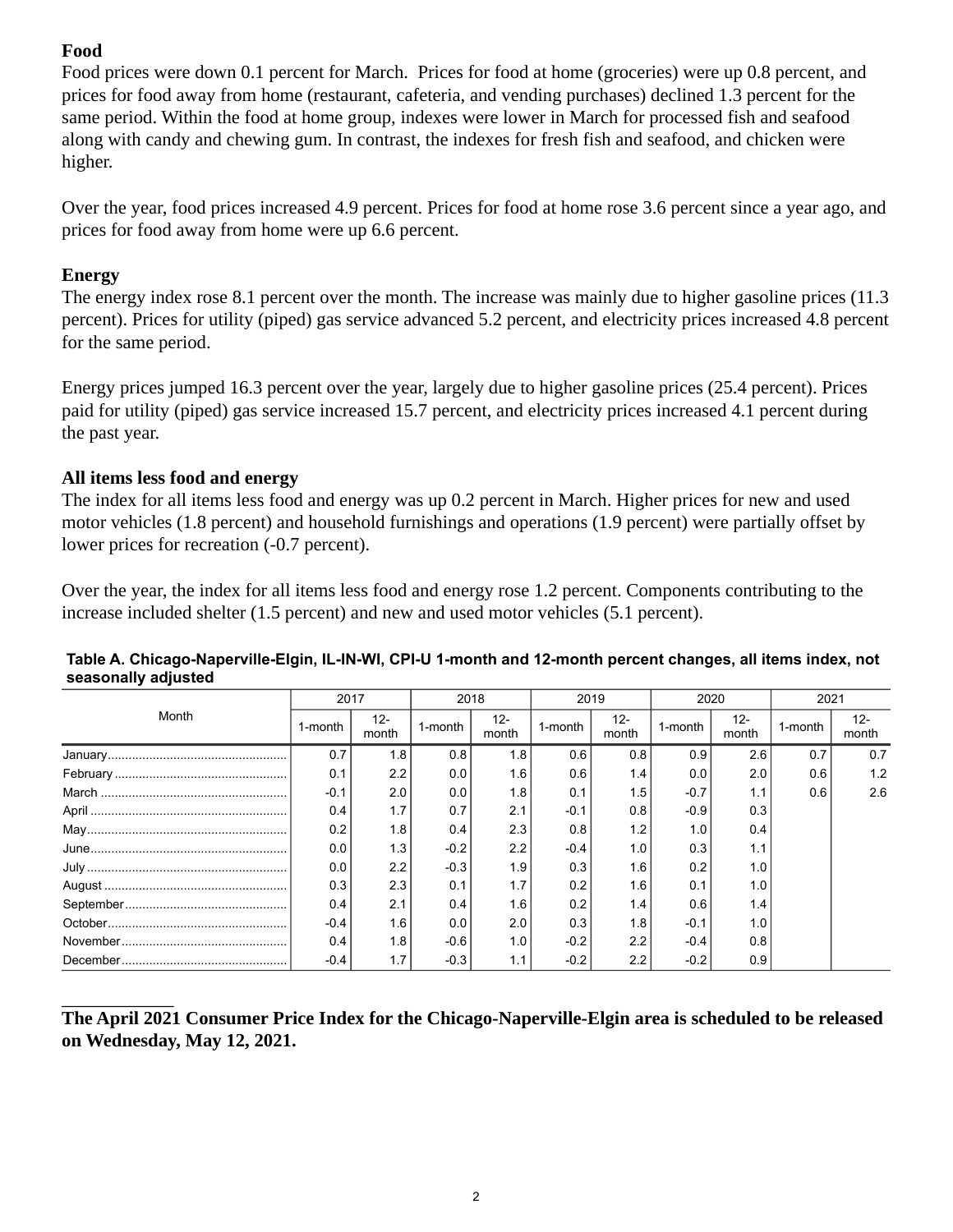# **Coronavirus (COVID-19) Pandemic Impact on March 2021 Consumer Price Index Data**

Data collection by personal visit for the Consumer Price Index (CPI) program has been suspended since March 16, 2020. When possible, data normally collected by personal visit were collected either online or by phone. Additionally, data collection in March was affected by the temporary closing or limited operations of certain types of establishments. These factors resulted in an increase in the number of prices considered temporarily unavailable and imputed.

While the CPI program attempted to collect as much data as possible, many indexes are based on smaller amounts of collected prices than usual, and a small number of indexes that are normally published were not published this month. Additional information is available at [www.bls.gov/covid19/effects-of](https://www.bls.gov/covid19/effects-of-covid-19-pandemic-on-consumer-price-index.htm)[covid-19-pandemic-on-consumer-price-index.htm](https://www.bls.gov/covid19/effects-of-covid-19-pandemic-on-consumer-price-index.htm).

## **Technical Note**

The Consumer Price Index (CPI) is a measure of the average change in prices over time in a fixed market basket of goods and services. The Bureau of Labor Statistics publishes CPIs for two population groups: (1) a CPI for All Urban Consumers (CPI-U) which covers approximately 93 percent of the total U.S. population and (2) a CPI for Urban Wage Earners and Clerical Workers (CPI-W) which covers approximately 29 percent of the total U.S. population. The CPI-U includes, in addition to wage earners and clerical workers, groups such as professional, managerial, and technical workers, the self-employed, short-term workers, the unemployed, and retirees and others not in the labor force.

The CPI is based on prices of food, clothing, shelter, and fuels, transportation fares, charges for doctors' and dentists' services, drugs, and the other goods and services that people buy for day-to-day living. Each month, prices are collected in 75 urban areas across the country from about 6,000 housing units and approximately 22,000 retail establishments—department stores, supermarkets, hospitals, filling stations, and other types of stores and service establishments. All taxes directly associated with the purchase and use of items are included in the index.

The index measures price changes from a designated reference date; for most of the CPI-U the reference base is 1982-84 equals 100. An increase of 7 percent from the reference base, for example, is shown as 107.000. Alternatively, that relationship can also be expressed as the price of a base period market basket of goods and services rising from \$100 to \$107. For further details see the CPI home page on the Internet at [www.bls.gov/](https://www.bls.gov/cpi) [cpi](https://www.bls.gov/cpi) and the CPI section of the BLS Handbook of Methods available on the internet at [www.bls.gov/opub/hom/](https://www.bls.gov/opub/hom/cpi) [cpi](https://www.bls.gov/opub/hom/cpi)/.

In calculating the index, price changes for the various items in each location are averaged together with weights that represent their importance in the spending of the appropriate population group. Local data are then combined to obtain a U.S. city average. Because the sample size of a local area is smaller, the local area index is subject to substantially more sampling and other measurement error than the national index. In addition, local indexes are not adjusted for seasonal influences. As a result, local area indexes show greater volatility than the national index, although their long-term trends are quite similar. **NOTE: Area indexes do not measure differences in the level of prices between cities; they only measure the average change in prices for each area since the base period.**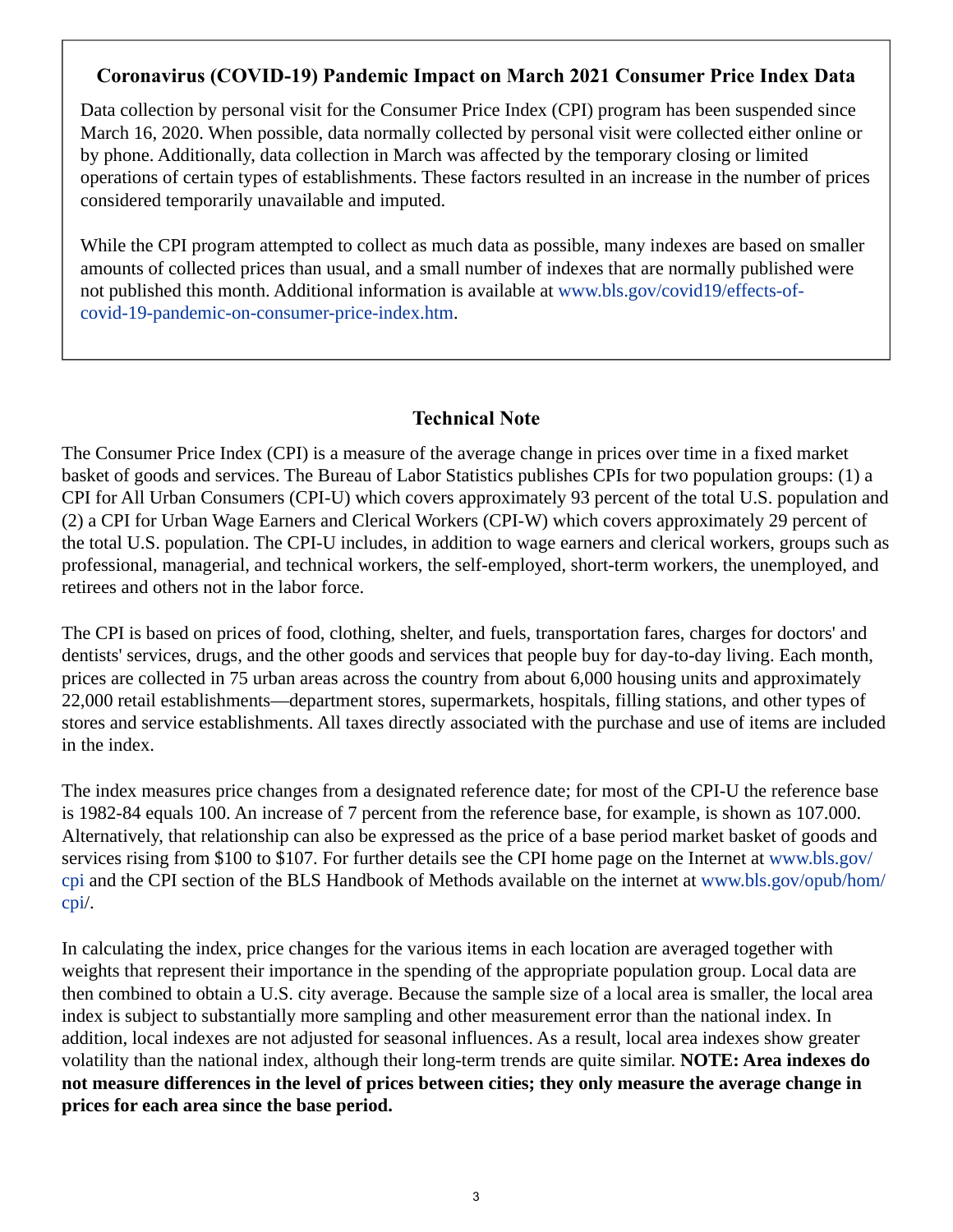The **Chicago-Naperville-Elgin, IL-IN-WI, Core Based Statistical Area** covered in this release is comprised of Cook, DeKalb, DuPage, Grundy, Kane, Kendall, Lake, McHenry, and Will Counties in Illinois; Jasper, Lake, Newton, and Porter Counties in Indiana; and Kenosha County in Wisconsin.

Information in this release will be made available to individuals with sensory impairments upon request. Voice phone: (202) 691-5200; Federal Relay Service: (800) 877-8339.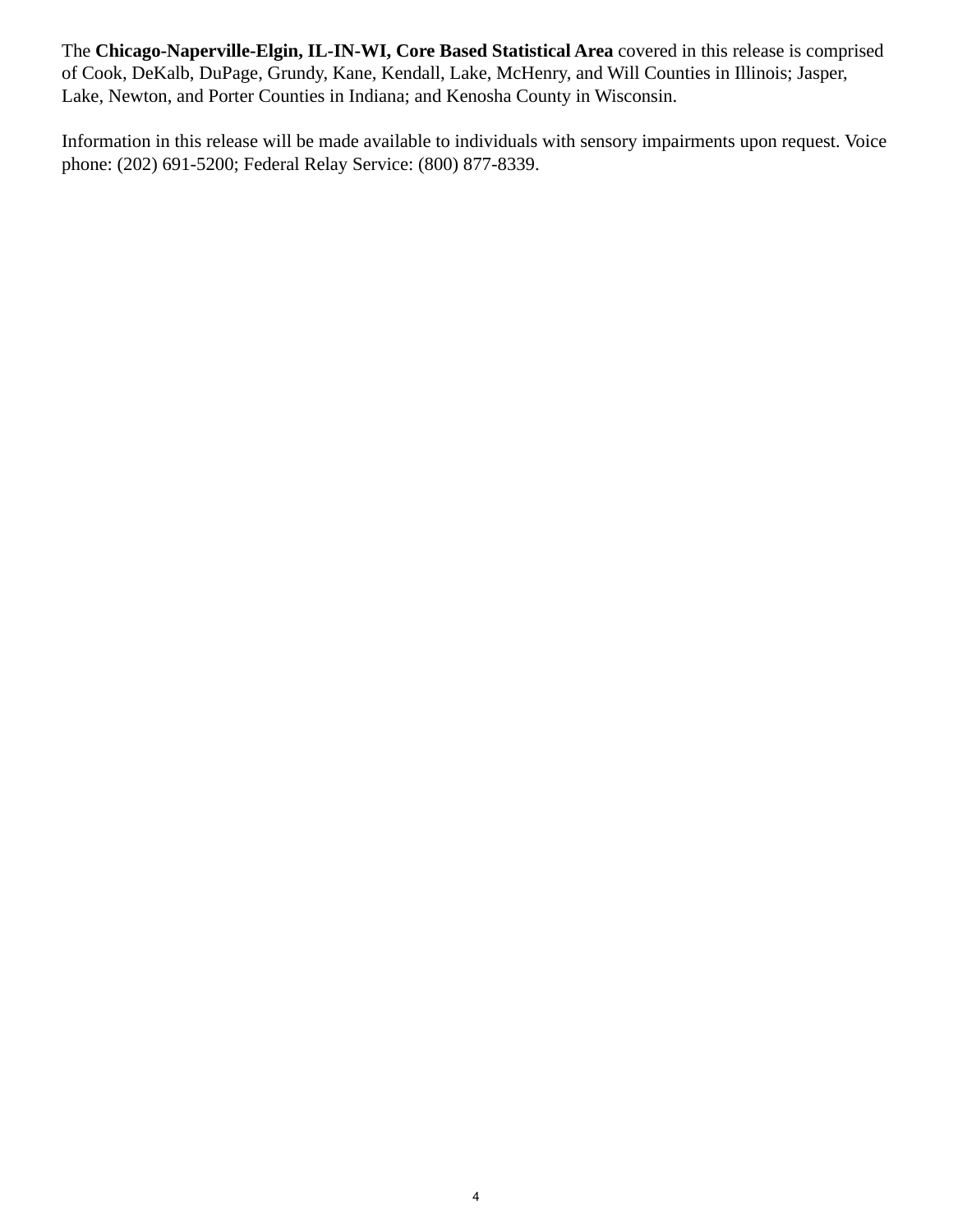#### <span id="page-4-0"></span>**Table 1. Consumer Price Index for All Urban Consumers (CPI-U): Indexes and percent changes for selected periods Chicago-Naperville-Elgin, IL-IN-WI (1982-84=100 unless otherwise noted)**

|                                              |                    | Indexes            |                    | Percent change from- |               |              |  |
|----------------------------------------------|--------------------|--------------------|--------------------|----------------------|---------------|--------------|--|
| Item and Group                               | Jan.<br>2021       | Feb.<br>2021       | Mar.<br>2021       | Mar.<br>2020         | Jan.<br>2021  | Feb.<br>2021 |  |
| <b>Expenditure category</b>                  |                    |                    |                    |                      |               |              |  |
|                                              | 246.008            | 247.387            | 248.984            | 2.6                  | 1.2           | 0.6          |  |
|                                              | 734.970            | 739.089            | 743.860            |                      |               |              |  |
|                                              | 268.085            | 269.599            | 269.122            | 4.9                  | 0.4           | $-0.2$       |  |
|                                              | 267.960            | 269.334            | 269.011            | 4.9                  | 0.4           | $-0.1$       |  |
|                                              | 249.411            | 247.034            | 249.130            | 3.6                  | -0.1          | 0.8          |  |
| Cereals and bakery products                  | 280.160            | 283.585            | 280.212            | 4.4                  | 0.0           | $-1.2$       |  |
| Meats, poultry, fish and eggs                | 264.775            | 262.222            | 270.461            | 6.3                  | 2.1           | 3.1          |  |
| Dairy and related products                   | 229.751            | 228.352            | 224.547            | 2.8                  | $-2.3$        | $-1.7$       |  |
| Fruits and vegetables                        | 322.852            | 307.816            | 315.041            | 1.8                  | $-2.4$        | 2.3          |  |
| Nonalcoholic beverages and beverage          | 208.695            | 212.581            | 208.186            | 1.6                  | $-0.2$        | $-2.1$       |  |
|                                              | 199.599            | 198.055            | 200.363            | 3.6                  | 0.4           | 1.2          |  |
|                                              | 288.005            | 294.649            | 290.915            | 6.6                  | 1.0           | $-1.3$       |  |
|                                              | 268.235            | 271.539            | 269.074            | 4.2                  | 0.3           | $-0.9$       |  |
|                                              | 260.496            | 261.111            | 262.721            | 2.3                  | 0.9           | 0.6          |  |
|                                              | 332.383            | 332.520            | 332.735            | 1.5                  | 0.1           | 0.1          |  |
| Rent of primary residence(2)                 | 354.330            | 355.015            | 354.530            | 2.0                  | 0.1           | $-0.1$       |  |
| Owners' equiv. rent of residences(2)(3)      | 343.037            | 343.187            | 343.264            | 2.0                  | 0.1           | 0.0          |  |
| Owners' equiv. rent of primary               | 343.037            | 343.187            | 343.264            | 2.0                  | 0.1           | 0.0          |  |
|                                              | 209.982            | 211.752            | 219.721            | 6.5                  | 4.6           | 3.8          |  |
|                                              | 161.535            | 163.304            | 171.438            | 8.4                  | 6.1           | 5.0          |  |
|                                              | 164.791            | 166.578            | 174.913            | 8.4                  | 6.1           | 5.0          |  |
|                                              | 160.875            | 162.441            | 170.315            | 4.1                  | 5.9           | 4.8          |  |
| Utility (piped) gas service(2)               | 157.124            | 159.093            | 167.434            | 15.7                 | 6.6           | 5.2          |  |
| Household furnishings and operations         | 89.537             | 90.626             | 92.382             | 4.1                  | 3.2           | 1.9          |  |
|                                              | 81.311             | 82.551             | 83.350             | $-1.5$               | 2.5           | 1.0          |  |
|                                              | 180.646            | 183.848            | 189.653            | 6.5                  | 5.0           | 3.2          |  |
|                                              | 181.898            | 185.258            | 192.062            | 7.6                  | 5.6           | 3.7          |  |
| New and used motor vehicles(4)               | 98.780             | 99.255             | 100.995            | 5.1                  | 2.2           | 1.8          |  |
|                                              | 178.438            | 178.926            | 180.384            | 4.7                  | 1.1           | 0.8          |  |
|                                              | 287.743            | 288.278            | 295.243            | 9.3                  | 2.6           | 2.4          |  |
|                                              | 218.179            | 234.916            | 261.431            | 25.2                 | 19.8          | 11.3         |  |
|                                              | 215.937            | 232.627            | 258.891            | 25.4                 | 19.9          | 11.3         |  |
| Gasoline, unleaded regular(5)                | 207.432            | 223.654            | 249.810            | 26.1                 | 20.4          | 11.7         |  |
| Gasoline, unleaded midgrade(5)(6)            | 240.008            | 260.261            | 283.516            | 22.8                 | 18.1          | 8.9          |  |
| Gasoline, unleaded premium(5)                | 243.622            | 258.655            | 278.755            | 18.4                 | 14.4          | 7.8          |  |
|                                              | 508.159            | 502.996            | 504.085<br>533.409 | $-7.6$               | $-0.8$        | 0.2<br>0.0   |  |
|                                              | 536.511<br>114.161 | 533.523<br>117.597 | 116.734            | 0.2<br>3.3           | $-0.6$<br>2.3 | $-0.7$       |  |
| Education and communication(4)               | 141.344            | 141.553            | 141.645            | $-0.8$               | 0.2           | 0.1          |  |
| Tuition, other school fees, and childcare(1) | 1,220.439          | 1,221.704          | 1,221.704          | 1.0                  | 0.1           | 0.0          |  |
|                                              | 405.674            | 403.580            | 403.499            | $-1.7$               | $-0.5$        | 0.0          |  |
|                                              |                    |                    |                    |                      |               |              |  |
| <b>Commodity and service group</b>           |                    |                    |                    |                      |               |              |  |
|                                              | 246.008            | 247.387            | 248.984            | 2.6                  | 1.2           | 0.6          |  |
|                                              | 170.924            | 172.650            | 174.843            | 4.9                  | 2.3           | 1.3          |  |
| Commodities less food and beverages          | 124.351            | 126.039            | 129.053            | 4.8                  | 3.8           | 2.4          |  |
| Nondurables less food and beverages          | 163.620            | 167.029            | 172.549            | 5.2                  | 5.5           | 3.3          |  |
|                                              | 87.173             | 87.625             | 88.780             | 4.4                  | 1.8           | 1.3          |  |
|                                              | 317.316            | 318.245            | 319.107            | 1.3                  | 0.6           | 0.3          |  |